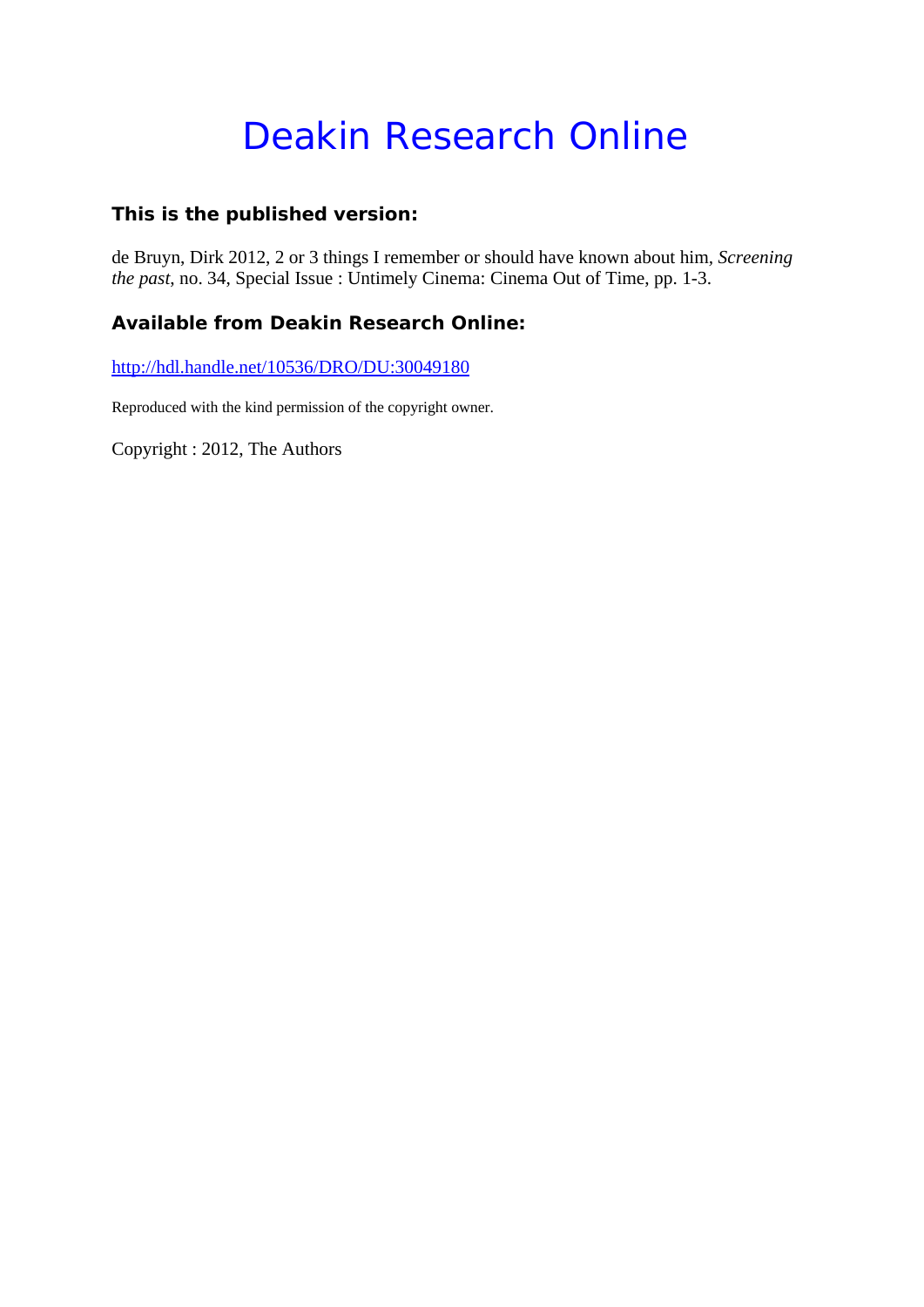# **Optic Antics: The Cinema of Ken Jacobs**

Dirk de Bruyn

**Michele Pierson, David E. James, Paul Arthur (eds.),** *Optic Antics: The Cinema of Ken Jacobs* **Oxford & New York: Oxford University Press, 2011 ISBN-13: 978-0195384987 US\$39.95 (pb) 312pp (Review copy supplied by Oxford University Press)**



#### **2 or 3 Things I Remember or Should Have Known About Him**.

*Politically, we were beaten* (Ken Jacobs, 52)

*Optic Antics* celebrates the work of Film Artist Ken Jacobs' substantial and ongoing materialist practice, straddling more than 50 years, complicit in the 60s explosion of experimental film and now witnessing and commenting on the digital onslaught. This practice includes 16mm films that are recognized as foundation works for an experimental artist based cinema, celebrated and ongoing film performances and a renewed digital practice that re-animates historic 3-D images in flicker form. Its marginal but resistant position is evident in Paul Arthur's assessment of "creative practices so evanescent, so immune to publicity and commodification that even meager perks such as rentals and prints sales are unobtainable." (31) Scott Macdonald equates the problematic reception of Jacobs' early work to "transforming courageous film artists into 'displaced persons'" (177)

Edited by Michele Pierson, David E. James and Paul Arthur, Jacobs' impact is further reflected by the 'who's who' contributing to this publication, writers and practitioners plumbing the cutting edge of experimentation with the moving image. Our own Adrian Martin contributes a chapter linking Jacobs, Busby Berkeley and 20s Soviet Cinema, straddling Wollen's two avant-gardes in a way Jacobs himself was apt to do in his SUNY, Binghamton Screening programs of films to his students. Martin notes in Jacobs' strategies of recycling media rubble for the contemporary moment a visual form of Walter Benjamin's text based working method.

Reading *Optic Antics* and revisiting Ken Jacobs' sustained practice plumbed some personal recollections. These writings on a subjugated avant-garde recalled an early encounter with Ken and Flo Jacobs. In 1983 I was in New York touring a program of my own work and a program of Australian films that included Marcus Bergner, Marie Hoy, Chris Knowles and the Cantrills, screening at MOMA and the Collective for Living Cinema. I wanted to consult the oracle of Jonas Mekas and Jacobs on a feature length film, *Homecomings*, that I was having trouble completing. Mekas was kind enough to give me an audience on the basis of my purchase of the back catalogue of *Film Culture*, and told me to just finish it, as he had himself done with *Reminiscences to Lithuania* under the reality of a screening deadline to German television.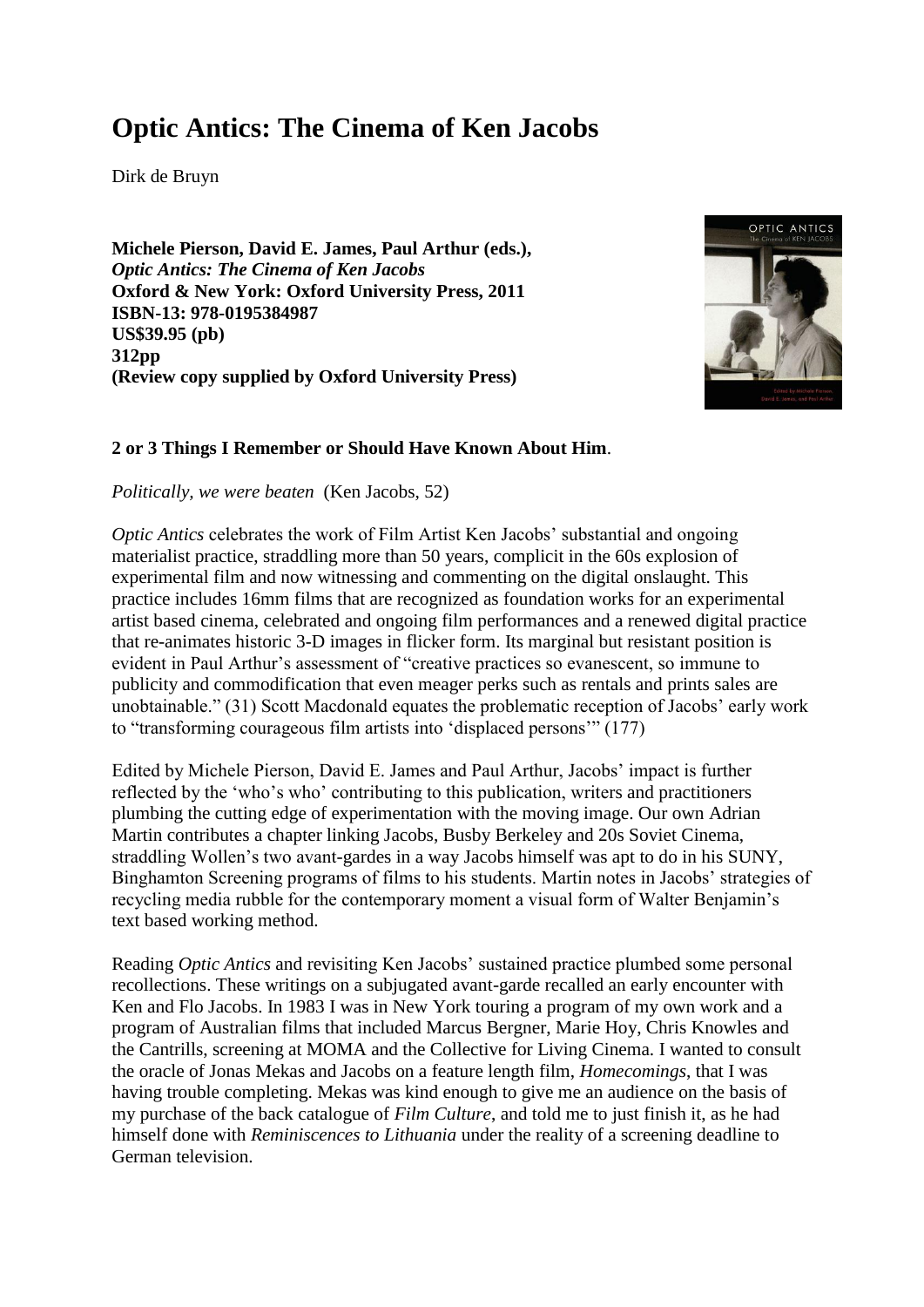Jacobs took me on a tour of his neighborhood, walking in the gutters, as this was the safest and quickest way to move through the throng, pausing to talk to locals, describe shops and talk to their owners. Intermittently he turned to me, as I trekked behind him, to make some comment that often went straight past me as my senses were in overload on a multitude of levels and angles as a fledgling chewing on the big apple. I did not know how lucky I was to physically negotiate this social space so central to Jacobs' practice. I went on some other walks with Ken and Flo to their studio and flat. This came back to me when I saw *Circling Zero: Part One, We See Absence (2002).* There is something about the way they move through these New York public spaces that make it their own, that bring certain details into view, and offer a particularly telling form of resistance in this film documenting the aftermath of the Twin Towers' collapse a few blocks from their home. The film uses formalist, durational shots of emptiness above the New York skyline where the Twin Towers used to be – their memory still familiar, but now implied as a kind of bruise, an absent memorial, an afterimage inside the frame. These were images of mourning and after-shock marking the power of the implicit political and social register of a shunned reflexive first avant-garde that sits at the core of Jacobs' practice. As Branden Joseph stresses, Jacobs' work is "a sophisticated form of expression of suffering and oppression within contemporary, post-Holocaust society and a negative dialectic of the most advanced kind." (Joseph, 45)

I remember hearing a version of Binghamton's Nicholas Ray Ken Jacobs face-off, then already from a decade earlier, here documented in Larry Gottheim's contribution to *Optic Antics*. I recall the residual visceral emotion that I witnessed in Flo and Ken's recounting, in their support for each other as an honest and grounded emotional processing machine. This process was structured out of gestures, assertions, repetitions, reversals and echoes, requiring a positive emotional involvement that reflected the character and routine of the Jacobs performances. This dialogue expressed mutual respect rather than the suspicion and breakdown documented by Hollis Frampton in *Critical Mass* (dir. Hollis Frampton, 1971). Jacobs' practice emanates out of the situation, the ties to community and relationship he embraces, it is where he lives, a body and senses way of working.

Both Mekas and Jacobs came to the Collective screening in 1983, Mekas's wheeze from the audience signifying his presence. Tim Burns and Lindzee Smith supplied a local Oz contingent's support. A few days after the screening Ken took the time to talk to me about these films and what stays with me is his point that the Australian work retained an innocence or purity, a directness to the medium lost, moved away from by the NY avant-garde. I took this as a compliment for all of us that I found no-where to place on my return. Seven years later, mixing in a Canadian alternative film scene pre-occupied with a sound-image dialectic, it made different sense. I then took this innocence as a liability, as limiting an Australian avant-garde to the visual realm and consequently vulnerable to a colonized framing by such self-situating visions as *Cantrills Filmnotes*. Where was the theory and debate? Where is the space for any critical thinking and critical community? *Optic Antics* deals it out in spades. Jacobs offered a departing gift, a shard of Masonite from one of his shadow-play performances. This and the bulk of the *Film Culture* and *Millennium* Journals never made it back home, getting lost somewhere in the U.S. postal system, on a slow boat to China, which is where we all are now.

Returning to review rather than recall I want to stress some details that jumped out at me. *Ontic Antics* displays Jacobs' practice as interrogating the cinema apparatus and mining those 'new' perceptual moments that cinema brings; 'a new kind of cinema experience'. (Michele Pierson, p.16) Federico Windhausen sees here the influence Hans Hoffman's teaching of the